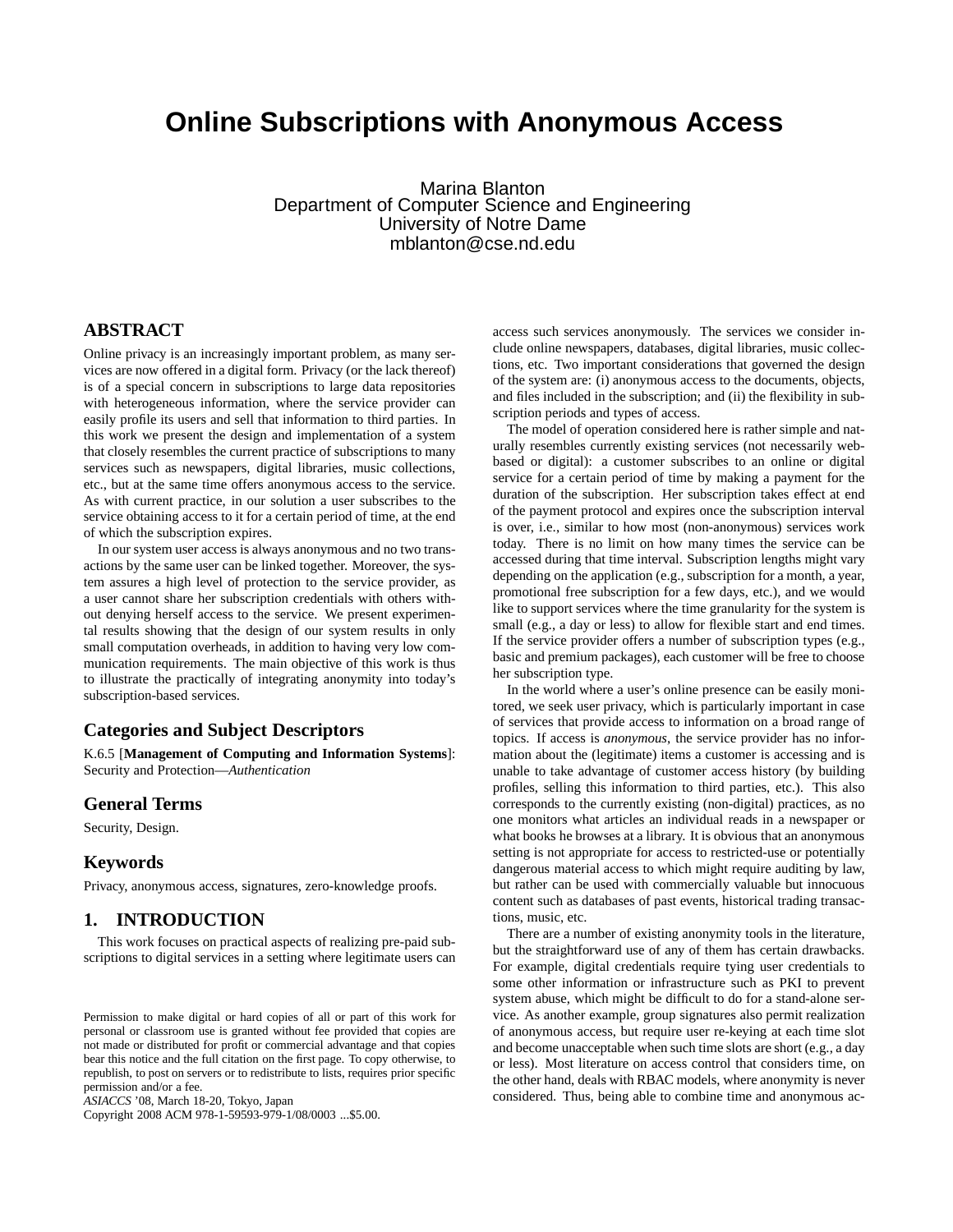cess together provides us with a powerful tool to closely resemble current subscription-based services and ensure flexible and privacypreserving data access.

In this work we adopt existing anonymity techniques to design a solution that is both convenient to the user and safe for the service provider (even a stand-along service). We achieve a high level of security for the service provider by ensuring that a user cannot misuse her access rights. Similar to digital credentials, each user is issued an anonymous token that permits access to the service. The key difference in our mode of operation, however, is that if a user duplicates her token and gives a copy to a friend, she will deny herself access to the service.<sup> $\overline{1}$ </sup> We achieve this by issuing singleuse tokens to each user: on each access a user spends her current (anonymous) token and is issued a new token. To the best of our knowledge, no current solution provides anonymous access that allows to achieve this level of protection and at the same time enforce terminations of a subscription at its expiration date.

Another important aspect in showing the practicality of our system is performance of the solution. Low computation overheads will foster adoption of such tools and one of our goals here is to evaluate such overheads. To implement anonymous tokens, we use an efficient signature scheme over elliptic curves of compact size. According to our experiments, user computation per access can normally be under 1.5 second on a commodity workstation with a server computation being under 1 second (using the same computational power). To the best of our knowledge, this is the first work that reports on empirical performance results of an anonymous authentication scheme.

To summarize, we present the design and performance analysis of the first system that simultaneously achieves the following properties:

- access by a user to the data repository is provably anonymous;
- the size of authentication token is constant and does not depend on the number of users in the system;
- subscription dates are flexible, and each subscription is terminated at its expiration date;
- termination of a subscription does not affect other users in the system;
- strong protection for the service provider is guaranteed, as no user can share or duplicate her credentials.

The rest of this paper is organized as follows: in Section 2 we give an overview of related work. The problem setting and security requirements are presented in Section 3, then Section 4 provides a high-level description of our solution. Section 5 describes building blocks, followed by a description of user-server interaction in Section 6. Section 7 describes our experiments and reports on performance results. Finally, Section 8 comments on extensions and concludes this work.

# **2. RELATED WORK**

This work is related to a number of research directions, and we discuss each such line of research separately.

**Subscription-based services.** Persiano and Visconti [32] address the problem of remote subscription-based services, and it is the closest to our work. The authors modify the SSL/TLS protocol (used with X.509 certificates) to achieve privacy, but the solution requires authentication linear in the number of users in the system (both computation and communication). Their solution can be integrated into existing infrastructures, but for popular services with a large number of users it becomes infeasible (e.g, for a system of 10,000 users, the authors report authentication of 40-50 seconds). Another work on anonymous authentication [34] has similar properties, but its performance is also linear in the number of users in the system.

Another work on subscription-based services in the anonymous setting is due to Ramzan and Ruhl [33]. The model, however, is such that a user obtains a fixed number of accesses to the service with no expiration date. This does not solve our problem where we permit an unlimited number of accesses, but enforce expiration of user access rights.

**Group signatures.** Group signatures allow a member of a group to sign messages anonymously on behalf of that group. A large drawback of using them to realize anonymous subscriptions is that there is no convenient way to terminate group membership. That is, in group signature schemes that support revocation (e.g., [1, 4, 9, 13, 11, 37]), a member is revoked by (i) using a list of revoked users (every time a signature is verified, it is checked against the list of revoked users); or (ii) updating the secret key every time a user is revoked. Since in our model revocation is not a rear event, requiring each user to perform work linear in the number of revocations is infeasible. Another work [24] allows for user revocation without affecting other users in the system, but requires all users to authenticate by going through a third party (not affiliated with the server provider), causing additional overhead and infrastructure costs.

**Digital credentials.** Digital credentials (e.g., [6, 15]) allow someone to authenticate or obtain access to certain resources by showing credentials that are certified by a trusted authority and are tied to the user's public key. In the original scheme [6], multiple showings of the same digital credential were linkable, but recent work [2, 17] allows digital credentials to be randomized and achieves unlinkability. The biggest weakness with using them, however, is that such certificates can be shared or duplicated by dishonest users (and even simultaneous uses of the same credential cannot be detected). To overcome this limitation, [6] suggests encoding confidential data of the applicant into the digital credential. To make users liable, however, a certificate that, for instance, encodes a user's key to access a bank account as a protective measure must be accepted at the bank, which makes it hard to bootstrap certificate applications in practice [6]. [2] suggests binding a credential to the user by requiring the user to use an important secret key she owns every time she uses the certificate. Similarly, tying a credential to the user's important secret implies existence of an underlying infrastructure, which might not be readily available and too costly for the service provider to build and/or maintain. Our solution, on the other hand, provides a stronger security guarantee: it is simply not possible to create multiple valid copies of a user's credential since each credential consists of a chain of single-use tokens. In addition, any measures for protecting digital credentials from being shared can be used with our system as well.

**Digital cash and** k**-times anonymous authentication.** Digital cash could potentially be used for anonymous subscriptions if we use a coin to permit access to the subscription service during a single time interval. There are schemes that permit a coin to be spend up to k times (such as in [7, 8] and k-times anonymous authentication [39, 31, 12]), which would allow a user to access the service multiple times during each time interval. The limitations of using these solutions in our setting, however, outweigh its advantages.

<sup>&</sup>lt;sup>1</sup>In some other solutions, duplicating the token and its usage by several people undetected is feasible.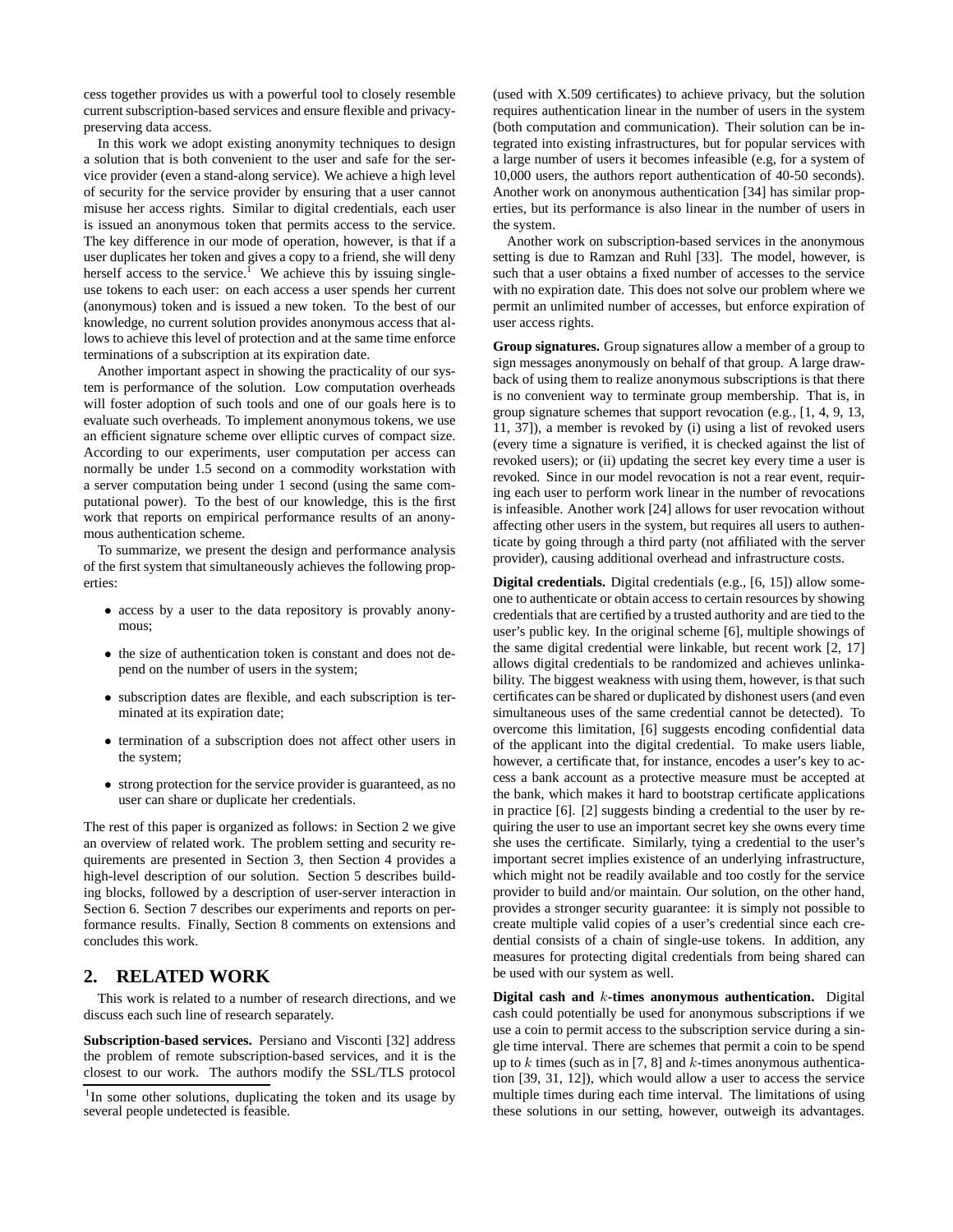That is, we want to permit a user to access the service an unlimited number of times during each time interval, which means that the threshold  $k$  will have to be set to a high value. This unnecessarily increases a coin size and practically disables benefits of such schemes, since their goal is to prevent over-spending. Additionally, it is unclear how to enforce a coin to be spent during the pre-defined time interval (or "expire" unspent coins) and how to ensure that the number of issued coins is not linear in the subscription length.

**Unlinkable serial transactions.** Stubblebine, Syverson, and Goldschlag [38] gave an interesting approach based on a single-use token: when a user subscribes, she receives an (anonymous) token. At the time of access to the service, the token is spent and the user receives a different token (the server stores all tokens used). By deviating from the protocol, not only a customer cannot gain anything, but also might lose his access privileges. This scheme is efficient and is well suited for, for instance, pay-per-view service, but does not work in our setting because there is no way in this scheme to stop the chain and force subscription termination. That is, in order for a single subscription to be terminated, the system-wide key must be changed. This means that we have to send new credentials to all of the remaining users, which provides a huge burden on both the users and the system and clearly is not suitable. That is, our goal is to achieve the mode of operation where termination of a single user's subscription does not affect other users, just like in the systems we use today.

### **3. THE MODEL**

In this section we define the model of secure anonymous subscriptions. In what follows, we let the service provider to specify different types of subscriptions for its users. Note that usage of subscription types greatly increases the expressive power of the scheme, as it allows the service provider to specify what objects each category of users is allowed to access and at what times (e.g., discontinuous time intervals such as evenings-and-weekends subscriptions are now supported, as well as traditional varying grades of service packages).

Let us first define some notation. Let time be partitioned into time intervals  $t_i$  (of possibly varying lengths), with  $t_{i+1}$  following  $t_i$  and and  $t_{curr}$  denoting the current time interval. Then an access function f, given a subscription type stype and a time interval  $t<sub>x</sub>$ , returns the set of objects (or data items) accessible by a holder of stype at time  $t<sub>x</sub>$ . Note that f does not take into account subscription expiration or the current time interval, but still might return an empty set depending on the subscription type (e.g., if the access is based on the time of the day or day of the week). We assume that payment information (if applicable) is available for all subscription types and durations and is implicit in the foregoing description. An anonymous subscription scheme is then comprised of the following procedures:

- Setup: The server generates a public key/secret key pair and publishes its public key.
- Subscribe: During this protocol, a user who requests a subscription type stype for a duration  $d$  becomes a valid subscriber from time  $t_{start}$  until  $t_{end}$ , where  $d = t_{end} - t_{start}$ , and obtains from the server her credential information cred.
- Access: It is a protocol between a subscriber and the server that, given customer credentials cred and a requested object  $o$ , provides the customer with the contents of the object  $o$  if both  $t_{curr} \leq t_{end}$  and  $o \in f$ (stype,  $t_{curr}$ ) and then updates cred.

We assume that, given a subscription type stype, function  $f$  can be successfully computed and enforced and concentrate on proper authentication and termination of customer access rights at the appropriate time. The properties we seek from a secure anonymous subscription scheme are:

- *Correctness:* Any subscriber who joined and received credentials using Subscribe must be able to access the prescribed resources using Access during her subscription period.
- *Soundness:* Only legitimate subscribers are able to authenticate and obtain access to the prescribed resources during their subscription period. This applies to a coalition of users as well: any subset of colluding users cannot obtain access to more resources than what they can already legitimately access.
- *Anonymity:* No one is able to identify an authenticated subscriber within her category or to decide whether two different executions of the Access protocol were performed by the same subscriber.

Besides these properties, for efficiency and usability reasons we require the (non-security related) property of *Taking effect fast*. This means that the time interval when the service was requested and the time interval when the subscription takes effect are sought to be very close in time.

# **4. OVERVIEW OF THE SOLUTION**

Here we give an overview of interaction between a user  $U$  and the server S in our solution at two stages: *subscribing* to the service and *accessing* the service.

**At the subscription time:** The protocol consists of the following steps:

- 1. A user  $U$  and the service provider S agree on the subscription type (call it  $t$ ) and the subscription duration (represented as the expiration date and time  $d$ ). The user pays for her subscription.
- 2. To generate the first access token,  $U$  and  $S$  pick a random  $m$ and compute a commitment on it  $com(m)$  in such a way that S does not know m but is convinced that  $U$  knows it.
- 3. S creates an authentication token  $\sigma$  (which is a signature on m, t, and d) by using t, d, and  $com(m)$  and sends it to  $U$ .
- 4.  $U$  verifies the validity of the token, which will allow future access to the service.

At the time of access: Every time the user  $U$  would like to access the service, she will need to reveal the access type  $t$  to the server, which will allow  $S$  to enforce proper access control. Note that revealing the user's subscription type does not compromise the anonymity of the access, as  $U$  remains anonymous within her subscription type. The exact interaction between  $U$  and  $S$  is as follows:

- 1. *U* randomizes her token  $\sigma$  (described later) so that it cannot be linked to her, and sends  $\sigma$ , t, and information about m to S. U also proves to S that  $\sigma$  is a valid signature on m, t, and some date in the future (i.e., d is kept secret).
- 2.  $S$  checks to make sure that m has not been used before and grants access to the service.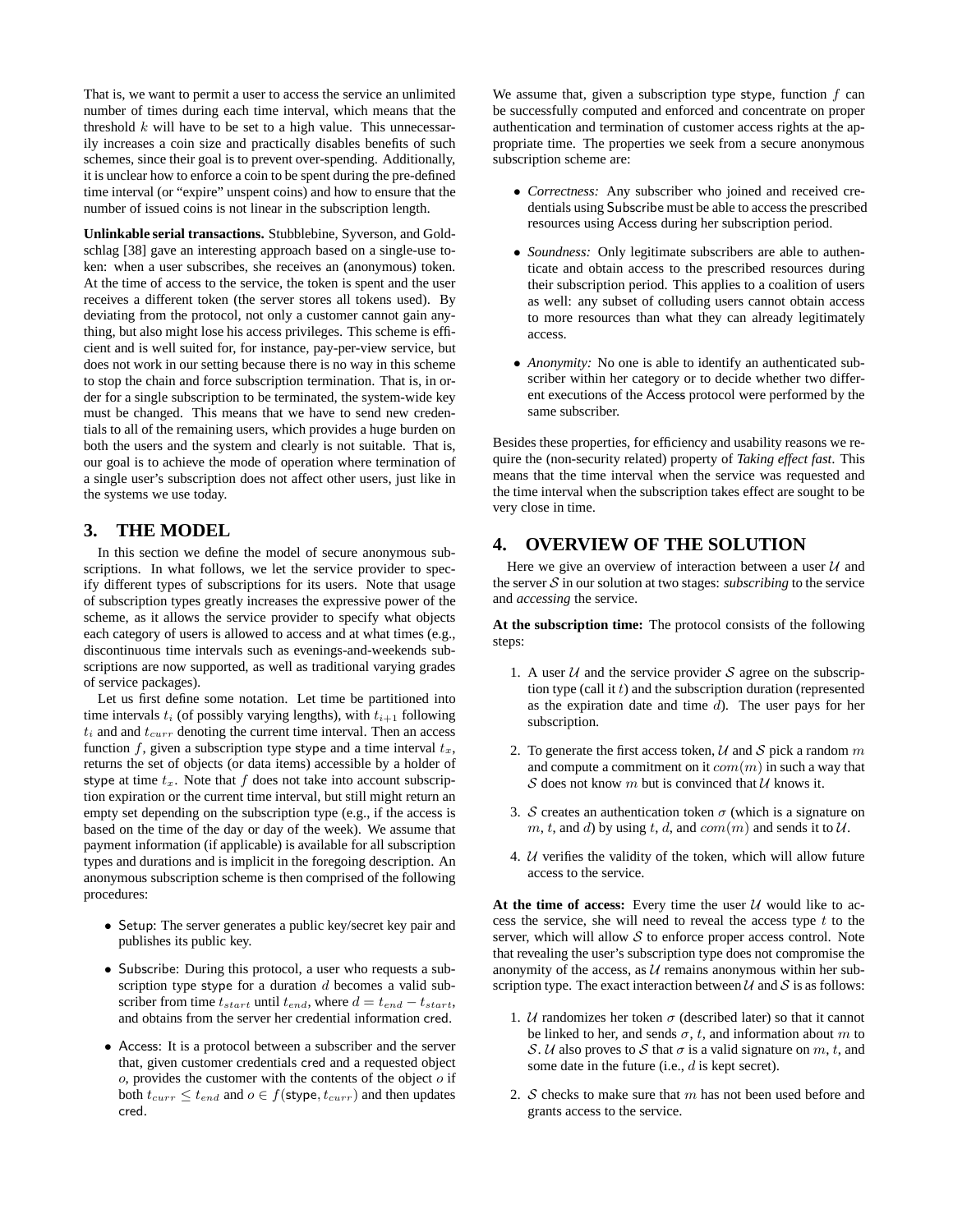- 3. To generate a new authentication token,  $U$  picks a new random  $\hat{m}$ , computes a commitment to it  $com(\hat{m})$  and proves to  $S$  that she knows its opening.
- 4. S creates a new token  $\hat{\sigma}$  using commitment  $com(\hat{m})$  and the previous token that contains information about  $t$  and  $d$  and sends it to  $U$ . This new token will correspond to a signature on  $m + \hat{m}$ , t, and d.
- 5. *U* verifies the validity of  $\hat{\sigma}$ .

As can be seen from the above, the service provider must maintain a database of previously used tokens (i.e., store each used  $m$ , which is about 20 bytes long). We, however, would like to point out that, unlike e-cash systems, the database size will be limited because the authentication tokens have limited validity. If we let  $T_{\text{max}}$  denote the longest possible subscription, then  $S$  needs to store used tokens for at most  $2T_{\text{max}}$  time intervals in the past, and all older tokens can be safely discarded. This prevents the database from growing indefinitely.

# **5. BUILDING BLOCKS**

# **5.1 Preliminaries**

The signature scheme which the server uses to construct authentication tokens uses groups with bilinear maps. Thus, we review the definition of groups with pairings next. In what follows, we use  $a \stackrel{R}{\leftarrow} G$  to mean that a is chosen at random from all of the possible values that G can take.

DEFINITION 1 (BILINEAR MAP). *A one-way function* e : G×  $\mathbb{G} \to \mathbb{G}_T$  *is a bilinear map if the following conditions hold:* 

- (*Efficient*)  $\mathbb{G}$  *and*  $\mathbb{G}_T$  *are groups of the same prime order q, and there exists an efficient algorithm for computing* e*.*
- *(Bilinear)* For all  $g \in \mathbb{G}$  and  $a, b \in \mathbb{Z}_q$ ,  $e(g^a, g^b) = e(g, g)^{ab}$ .
- *(Non-degenerate) If* g *generates* G*, then* e(g, g) *generates*  $\mathbb{G}_T$ .

Assume there is an algorithm that, on input a security parameter  $\kappa$ , generates groups  $\mathbb{G}$  and  $\mathbb{G}_T$  of prime order q with a bilinear map  $e : \mathbb{G} \times \mathbb{G} \to \mathbb{G}_T$  and an element  $g \in \mathbb{G}$  such that  $\mathbb{G} = \langle g \rangle$  and  $\mathbb{G}_T = \langle e(g, g) \rangle.$ 

#### **5.2 The signature scheme**

In this work we make use of Camenisch-Lysyanskaya (CL) signature scheme [15]. Thus, here we briefly review this scheme that consists of the key generation, signing, and verification algorithms.

KeyGen: Generate  $(q, \mathbb{G}, \mathbb{G}_T, g, e)$ . Choose  $s \stackrel{R}{\leftarrow} \mathbb{Z}_q$  and  $u \stackrel{R}{\leftarrow}$  $\mathbb{Z}_q$ . Set the secret key  $sk = (s, u)$  and the public key  $pk =$  $(q, \mathbb{G}, \mathbb{G}_T, g, e, g^s, g^u).$ 

Sign: To sign a message  $m \in \mathbb{Z}_q$ , first choose  $\alpha \stackrel{R}{\leftarrow} \mathbb{Z}_q$  and set  $a = g^{\alpha}$ . The signature  $\sigma$  is computed as  $\sigma = (a_1, a_2, a_3)$  $(a, a^u, a^{s+sum}).$ 

Verify: To verify a signature  $\sigma = (a_1, a_2, a_3)$  on message m, check its every field by performing:

(1) 
$$
e(a_1, g^u) = e(a_2, g)
$$
 (2)  $e(a_1, g^s)e(a_2, g^s)^m = e(a_3, g)$ .

The security of the signature scheme relies on the LRSW assumption [29, 15]):

DEFINITION 2 (LRSW ASSUMPTION). Suppose  $S = g^s$  and  $U = g^u$ ,  $S, U \in \mathbb{G}$ , and let  $\mathcal{O}_{SU}$  be an oracle that on input  $x \in \mathbb{Z}_q$ *outputs a tuple*  $A = (a, a^u, a^{s + sux})$  *for a randomly chosen*  $a \in \mathbb{G}$ *. Then for all polynomial time adversaries*  $A$ ,  $\epsilon(\kappa)$  *in the following equation is a negligible function:*

$$
\Pr[s, u \leftarrow \mathbb{Z}_q; S = g^s; U = g^u;
$$
  
(a<sub>1</sub>, a<sub>2</sub>, a<sub>3</sub>)  $\leftarrow$  A<sup>O</sup><sub>SU</sub> (q, \mathbb{G}, \mathbb{G}\_T, g, S, U) :  
a \notin Q; \land x \in \mathbb{Z}\_q \land x \neq 0 \land a\_1 \in \mathbb{G} \land a\_2 = a\_1^u \land a\_3 = a\_1^{s + sux} = \text{negl}(\kappa)

*where*  $Q$  *is the set of*  $A$ *'s queries to*  $\mathcal{O}_{SU}$ *.* 

Using the above scheme, it is possible to obtain a signature on a committed message  $m$  without disclosing it to the signer. It is also possible to prove knowledge of a signature on a message in zero knowledge (i.e., without disclosing any information about the message itself or revealing the original signature). Note that other signature schemes (such as [14]) can be used instead, as long as the above properties hold (i.e., obtaining a signature on a committed message without disclosing the message to the signer and proving possession of a valid signature without disclosing the original signature or the message).

In the above description, the scheme does not unconditionally hide the message  $m$ , which is undesirable in cases when  $m$  must be kept secret from the verifier (i.e., in the above, given a signature on an unknown message, one can try different values for  $m$  in the second step of signature verification until a match is found; this attack can be successful with high probability if the message domain is small). To address this, the above scheme can be extended to support signatures on two messages  $(m, r)$  where r is chosen at random and unconditionally hides  $m$  in the signature. This extension will allow the signer to produce a signature on committed value without learning the value being signed and also prove the knowledge of a signature without disclosing the message. Furthermore, if the message is completely hidden, one will be able to randomize the signature, so that it is infeasible to tell whether the original signature and its randomized version correspond to the same message or not. The next section shows how signatures on blocks of messages (two or more messages) can be created and randomized.

#### **5.3 Signatures on multiple messages**

As given in [15], to extend the above scheme to support multiple messages  $(m_0, \ldots, m_n)$ , the secret and public keys are expanded and the signature now has additional fields. For instance, to sign two messages  $(m_0, m_1)$ , the secret key will consists of  $(s, u, z_1)$ , and the public key will be  $pk = (q, \mathbb{G}, \mathbb{G}_T, g, e, g^s, g^u, g^{z_1})$ . To sign  $(m_0, m_1, m_2)$ , set  $sk = (s, u, z_1, z_2)$  and  $pk = (q, \mathbb{G}, \mathbb{G}_T,$  $g, e, g<sup>s</sup>, g<sup>u</sup>, g<sup>z<sub>1</sub></sup>, g<sup>z<sub>2</sub></sup>$ ), etc.

Our subscription scheme (given in Section 6) uses signatures on messages  $(m, r, t, d)$ , where r is a random number used to hide other values. A signature  $\sigma$  on  $(m, r, t, d)$  will then look like:

$$
\sigma = (a_1, a_2, a_3, a_4, a_5, a_6, a_7, a_8, a_9) = (a, a^{z_1}, a^{z_2}, a^{z_3}, a^u, a^{u z_1}, a^{u z_2}, a^{u z_3}, a^{s + s u(m + z_1 r + z_2 t + z_3 d)}).
$$

To verify such a signature, we need to verify all of the fields in it. For instance, for message  $(m, r, t, d)$ , the verification procedure consists of the following steps, in addition to (1)  $e(a_1, g^u) =$  $e(a_5, g)$ :

for 
$$
z_1
$$
: (2)  $e(a_1, g^{z_1}) = e(a_2, g)$ ; (3)  $e(a_2, g^u) = e(a_6, g)$ ;  
for  $z_2$ : (4)  $e(a_1, g^{z_2}) = e(a_3, g)$ ; (5)  $e(a_3, g^u) = e(a_7, g)$ ;  
for  $z_3$ : (6)  $e(a_1, g^{z_3}) = e(a_4, g)$ ; (7)  $e(a_4, g^u) = e(a_8, g)$ ;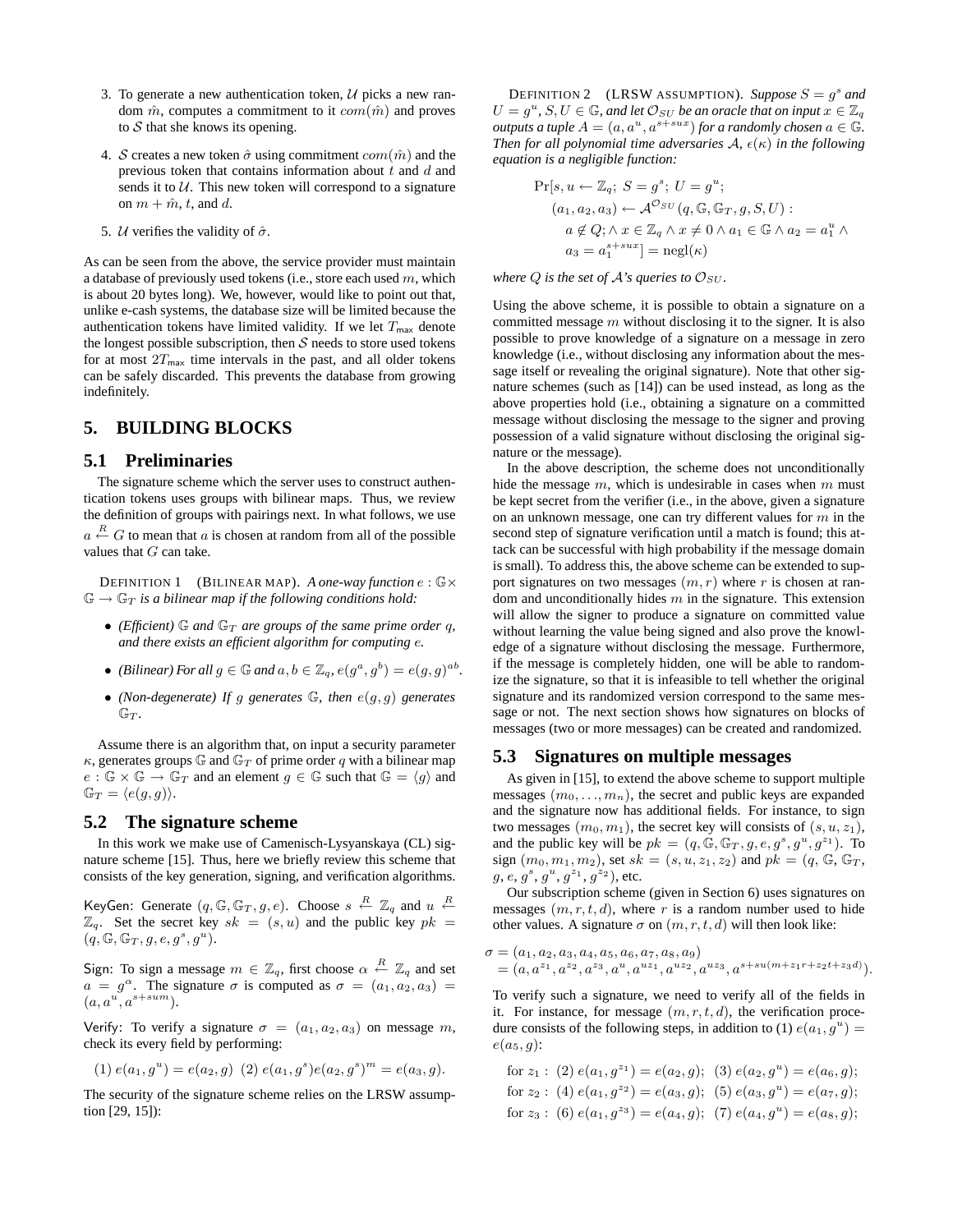for the message:

$$
(8) e(a_9, g) = e(a_1, g^s) e(a_5, g^s)^m e(a_6, g^s)^r e(a_7, g^s)^t e(a_8, g^s)^d
$$

To randomize signature  $\sigma$  (issued on any number of messages), we need to randomly choose  $r_1$  and  $r_2$  from  $\mathbb{Z}_q$ , raise all fields  $a_i$  of  $\sigma$ to  $r_1$ , and additionally raise the last field of the signature to  $r_2$ .

To have the signer produce a signature on an unknown message, it is sufficient to send a commitment to that message to the signer, from which it will be able to form the signature. The commitment scheme used is Pedersen commitment, and a commitment to  $m$  will look like  $com(m) = g^m(g^{z_1})^r$ , from which the signer can form a signature on  $(m, r)$ . Similarly, given a commitment to several messages, a signature on all of them can be formed.

#### **5.4 Zero-knowledge proofs of knowledge**

Prior literature provides efficient zero-knowledge proofs of knowledge (ZKPK) for a variety of statements, with many efficient proofs being based on the discrete logarithm problem (see, e.g., [21, 19, 16, 5, 10]). Throughout this discussion assume that we are given a group of prime order q and generators  $g, h, g_1, \ldots, g_n$ . Camenisch and Stadler [18] introduced notation for various proof of knowledge and we follow their notation here. For example,

$$
PK\{(\alpha, \beta, \gamma) : A = g^{\alpha}h^{\beta} \wedge B = g^{\alpha}h^{\gamma} \wedge (\alpha \ge a)\}\
$$

denotes a ZKPK of integers  $\alpha$ ,  $\beta$ , and  $\gamma$ , where  $A = g^{\alpha}h^{\beta}$ ,  $B =$  $g^{\alpha}h^{\gamma}$ , and  $\alpha \ge a$  for some known value of a.

One of the ZKPKs used in our protocols is the proof of knowledge of the discrete logarithm representation<sup>2</sup>, a solution to which is well known. For the purpose of completeness of this work and to facilitate deployment of these techniques, we describe it in Appendix A. All ZKPKs that we use require that the discrete logarithm problem is hard in G. More information on other proofs of knowledge used in our scheme is given in Section 6.

### **6. THE SCHEME**

#### **6.1 The protocols**

Setup:  $S$  generates  $(q, \mathbb{G}, \mathbb{G}_T, g, e)$  and chooses  $s, u, z_1, z_2, z_3 \stackrel{R}{\leftarrow}$  $\mathbb{Z}_q$ . The secret key is  $sk = (s, u, z_1, z_2, z_3)$  and the public key is  $p\vec{k} = (q, \mathbb{G}, \mathbb{G}_T, g, e, g^s, g^u, g^{z_1}, g^{z_2}, g^{z_3}).$ 

Subscribe:

- 1. *U* and *S* negotiate *U*'s subscription type  $t \in \mathbb{Z}_q$  and expiration date/time  $d \in \mathbb{Z}_q$ .
- 2. To create the first token, *U* picks at random  $m_{\mathcal{U}}$ ,  $r \leftarrow \mathbb{Z}_q$ , sends the commitment  $M = g^{m_{\mathcal{U}}}(g^{z_1})^r$  to S, and gives a ZKPK of the opening of the commitment:

$$
PK\{(\alpha,\beta): M = g^{\alpha}(g^{z_1})^{\beta}\}\
$$

S picks  $m_S$ , sends it to U, and both compute  $M' = Mg^{ms}$ , which is a commitment on  $m = m<sub>U</sub> + m<sub>S</sub>$ .

- 3. S produces a signature  $\sigma$  on  $m$ ,  $t$ , and  $d$  using  $M'$  such that  $\sigma = (a_1, a_2, a_3, a_4, a_5, a_6, a_7, a_8, a_9)$  (as in Section 5.3). Since the only field that depends on the messages is  $a_9$ , S computes it as  $a_9 = a^{s + su(z_2t + z_3d)} M^{su\alpha}$ , where  $a = g^{\alpha} =$  $a_1$  for a randomly chosen  $\alpha$ .
- 4. U checks the signature  $\sigma$  on  $(m, r, t, d)$  by checking all fields (see Section 5.3).

Access:

.

- 1. *U* chooses  $r_1, r_2 \stackrel{R}{\leftarrow} \mathbb{Z}_q$  and randomizes  $\sigma$  (as in Section 5.3). U sends m, t, and (randomized)  $\sigma$  to S. (Through the rest of this protocol we assume that  $\sigma$ 's fields  $a_1$  through  $a_9$  have been modified according to the randomization procedure.)
- 2. U proves in zero knowledge that  $\sigma$  is a valid signature on  $m$ , t and some unknown d where  $d \geq t_{curr}$  using the following proof of knowledge:

(a) Both 
$$
\mathcal U
$$
 and  $\mathcal S$  locally compute  $v_r = e(a_6, g^s)$ ,  $v_d = e(a_8, g^s)$ ,  $v_{sig} = e(a_9, g)$ , and  $V = e(a_1, g^s) \cdot e(a_5, g^s)^m \cdot e(a_7, g^s)^t$ .

(b)  $U$  and  $S$  execute a ZKPK protocol for:

$$
PK\{(\alpha, \beta, \gamma) : v_{sig}^{\gamma} = V \cdot v_r^{\alpha} \cdot v_d^{\beta} \wedge \beta \ge t_{curr}\}
$$

- 3.  $S$  checks to ensure that m has not been used before and, if true, access to the service can be granted.
- 4. To generate a new token,  $\mathcal U$  picks new  $\hat m, \hat r \stackrel{R}{\leftarrow} \mathbb{Z}_q$ , computes commitment  $\hat{M} = (a_1^{\hat{m}} a_2^{\hat{r}})^{r_2} = (a_1^{\hat{m}} a_1^{z_1 \hat{r}})^{r_2}$ , and sends  $\hat{M}$ to  $S$ .  $U$  and  $S$  execute a ZKPK

$$
PK\{(\alpha,\beta):\hat{M}=a_1^{\alpha}a_2^{\beta}\}\
$$

- 5. S produces a signature on  $(m + \hat{m}, r + \hat{r}, t, d)$  as follows: Choose  $\beta \stackrel{R}{\leftarrow} \mathbb{Z}_q$  and randomize all signature fields that do not depend on  $\hat{m}$  or  $\hat{r}$  (i.e., all fields except  $a_9$ ) using  $\beta$ .  $\beta$ updates  $a_9$  using  $\hat{M}$  as in  $\hat{\sigma} = (a_1^{\beta}, a_2^{\beta}, a_3^{\beta}, a_4^{\beta}, a_5^{\beta}, a_6^{\beta}, a_7^{\beta}, a_8^{\beta}, a_9^{\beta}, a_9^{\beta}, a_9^{\beta}, a_9^{\beta}, a_9^{\beta}, a_9^{\beta}, a_9^{\beta}, a_9^{\beta}, a_9^{\beta}, a_9^{\beta}, a_9^{\beta}, a_9^{\beta}, a_9^{\beta}, a_9^{\beta}, a_9^{\beta}, a_9^{\beta}, a_9^{\beta}, a_9^$  $a_8^\beta$ ,  $(a_9 \hat{M}^{su})^\beta)$  and sends  $\hat{\sigma}$  to  $\mathcal{U}$ .
- 6. U sets  $m = m + \hat{m} \pmod{q}$ ,  $r = r + \hat{r} \pmod{q}$ , and  $a_9 = a_9^{r_2^{-1}}$  and verifies that  $\hat{\sigma}$  is a valid signature on  $(m, r, t, d)$ .

Note that rounds of interaction can be a valuable resource, in which case it will be desired to reduce their number. Under such circumstances, non-interactive zero knowledge proofs can be used instead of the regular interactive proofs. Using standard Fiat-Shamir heuristic [26] to make proofs non-interactive, however, introduces the random-oracle model which often is undesirable. On the positive side, recent work of Groth and Sahai [28] provides a way to build general non-interactive zero-knowledge proofs for groups with bilinear maps without relying on random oracles. In particular, this led to the development of new signature schemes with noninteractive protocols by Belenkiy et al. [3]. Such signature schemes could replace the CL signature scheme used in our protocols to result non-interactive zero-knowledge proofs in cases it is crucial to minimize interaction between the server and the user.

#### **6.2 Proving the validity of a subscription**

The proof of knowledge given in step 2 of the Access protocol can be re-written as:

$$
PK\{(\alpha,\beta,\gamma): V = (v_r^{-1})^{\alpha} \cdot (v_d^{-1})^{\beta} \cdot v_{sig}^{\gamma} \wedge (\beta \ge t_{curr})\}
$$

Its first part can be executed using a proof of knowledge of the discrete logarithm representation (see Appendix A), and the second part requires a range proof for a hidden exponent  $\beta$ . The latter can normally be accomplished by sending a commitment to the exponent and showing that the committed value lies within a specific interval  $[a, b]$ .

The most efficient range proof to date is due to Boudot [5], but it must be carried out using groups of unknown order (i.e., arithmetic is modulo  $n = pq$ , where p and q are not known to either the prover

<sup>&</sup>lt;sup>2</sup>Representation of y to the bases  $g_1, \ldots, g_n$  is the integers  $x_1, \ldots, x_n$ , where  $0 \le x_i < q-1$  for each  $i = 1, \ldots, n$ , such that  $y = \prod_{i=1}^n g_i^{x_i}$ .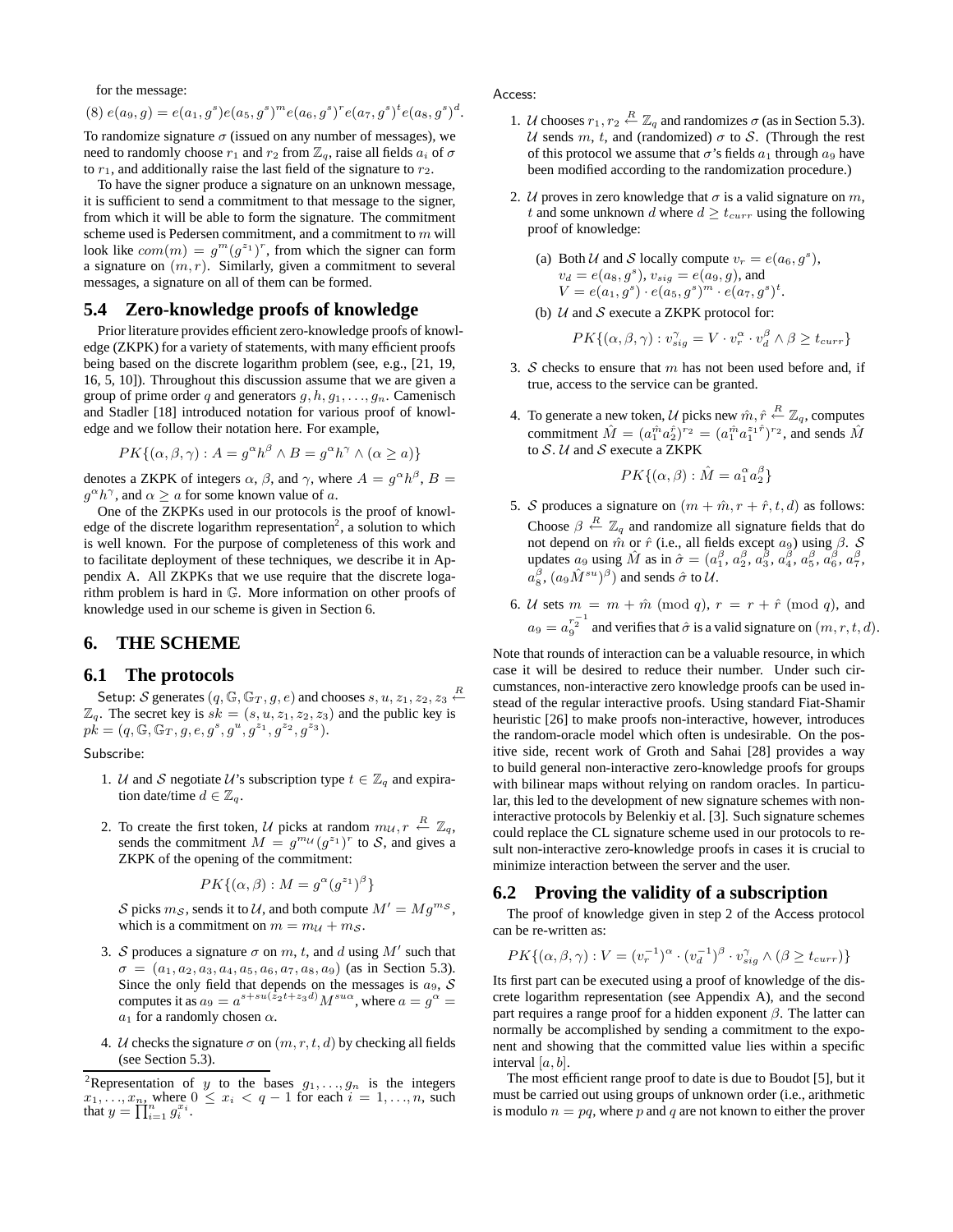or verifier). Unfortunately, creating such a group during protocol execution and integrating the proof into our setting makes this approach impractical. Thus, we employ a classical bitwise proof [30] showing that a committed number is in the range  $[0, 2<sup>k</sup> - 1]$ , which may be impractical in general, but works well in our case. To show that  $d \geq t_{curr}$ , it is sufficient to prove that  $d - t_{curr}$  is a positive number of at most  $k$  bits long for some  $k$  of the service provider's choice. Then if  $d$  is not in the near future, the user will not be able to construct such a proof (i.e.,  $d - t_{curr} \mod q$  is then a large |q|-bit number). For this application, it is sufficient to set  $k$  to a small value, as long as  $2^k$  exceeds the number of time slots in the largest subscription. For instance, if each slot  $t_i$  corresponds to a day, setting  $k$  to 9 will support yearly subscriptions.

Let  $x = x_0 2^0 + x_1 2^1 + \ldots + x_{k-1} 2^{k-1}$  for  $x_i \in \{0, 1\}$  and  $i =$  $0, \ldots, k-1$  be the binary representation of x. Then the range proof for x is conducted by sending to the server  $A = com(x) = g^x h^y$ and  $A_i = com(x_i) = g^{x_i}h^{y_i}$ , for  $i = 0, ..., k - 1$ , where each  $y_i$  is chosen randomly from  $\mathbb{Z}_q$  and  $A = \prod_{i=0}^{k-1} A_i^{2^i}$ , and showing that each  $x_i$  hidden in  $com(x_i)$  is either 0 or 1. In other words, the exact statement that the user proves is of the form:

$$
PK\{(\alpha, \beta, \gamma, \delta, \delta_0, \dots, \delta_{k-1}, \tau, \tau_0, \dots, \tau_{k-1}) :
$$
  
\n
$$
V = v_r^{-\alpha} \cdot v_d^{-\beta} \cdot v_{sig}^{\gamma} \wedge A = g^{\delta} h^{\tau} \wedge
$$
  
\n
$$
\wedge A = \prod_{i=0}^{k-1} (g^{\delta_i} h^{\tau_i})^{2^i} \text{ s.t. } \delta_i \in \{0, 1\} \wedge
$$
  
\n
$$
\wedge \beta - \delta = t_{curr} \}
$$

We give more details on how exactly this proof is constructed in Appendix A.

#### **6.3 Security analysis**

The security of our solution heavily relies on the security of CL signature scheme and proofs of knowledge used. In particular, unforgeability and anonymity requirements are fulfilled by the properties of the signature scheme. Let us examine each of the required security properties in more detail.

The correctness property is straightforward and can be shown by examination. The Subscribe protocol consists of two main elements: issuing a signature on a committed message and a ZKPK, correctness of both of which has been previously demonstrated. Correctness of the Access protocol also mostly due to the properties of the signature scheme, and the only part that we need to show is that a newly formed token which the user obtains at the end of step 6 corresponds to a valid signature on  $(m+\hat{m}, r+\hat{r}, t, d)$ . The token  $U$  has at the end is:

$$
(a_1^{\beta}, a_2^{\beta}, a_3^{\beta}, a_4^{\beta}, a_5^{\beta}, a_6^{\beta}, a_7^{\beta}, a_8^{\beta}, (a_9 \hat{M}^{su})^{\beta r_2^{-1}}) =
$$
  
= 
$$
(a^{r_1\beta}, a^{z_1r_1\beta}, a^{z_2r_1\beta}, a^{z_3r_1\beta}, a^{ur_1\beta}, a^{uz_1r_1\beta},
$$

$$
a^{uz_2r_1\beta}, a^{uz_3r_1\beta},
$$

$$
(a^{(s+su(m+z_1r+z_2t+z_3d))r_1r_2}a^{su(\hat{m}+z_1\hat{r})r_1r_2})^{r_2^{-1}})
$$
  
= 
$$
(b, b^{z_1}, b^{z_2}, b^{z_3}, b^u, b^{uz_1}, b^{uz_2}, b^{uz_3}, b^{uz_3}, b^{s+su(m+\hat{m}+z_1(r+\hat{r})+z_2t+z_3d)})
$$

where *a* is the base of *U*'s previous token and  $b = a^{r_1 \beta}$  is the base of the newly formed signature.

Next, we proceed with the soundness and anonymity properties of the solution. The Subscribe protocol involves issuing a CL signature on a hidden value, the security of which has been shown in [15]. The random value  $r$  perfectly hides the message  $m$ , and the server does not learn any information about the value the user encodes in the signature. Then in the Access protocol, the user is required to prove the validity of its token which is not possible without having a token issued by the server. Also, the user will not be able to reuse one of the old token since the server records all previously used tokens. The anonymity property in the Access protocol is fulfilled by (i) making sure that the previous token is randomized (i.e., the server cannot link a token to one of its previously issued tokens) and (ii) the server does not learn any information about the messages encoded in the new token it is creating.

Finally, we would like to note that the solution remains secure even if a malicious client chooses values of  $\hat{m}$  using a certain (fixed or predictable) pattern. The security of the approach lies not in the values  $m$  and  $\hat{m}$  being unpredictable, but rather in the fact that a client cannot forge a server's signature on a value of  $m$  that has not be used before (and the server checks its records for past values of m). Thus, sharing of credentials is not possible in presence of malicious and/or colluding clients.

# **7. IMPLEMENTATION AND PERFORM-ANCE EVALUATION**

The client and server side of the protocols were implemented as C++ programs, the source code of which is available. The server listens to incoming connections and accepts subscription requests from new clients, as well as access requests from existing clients. A client can execute either the subscribe protocol to obtain its first token or the access protocol using its current token. The experiments were performed on a 2GHz Power Mac G5.

We use the Miracl [36] library to perform big number operations. Miracl provides efficient mechanisms for computing elliptic curve and pairing operations required by our protocols. The protocols were implemented using subgroups of elliptic curves with pairings where the decision Diffie-Hellman (DDH) problem is hard. According to [27], this is the most efficient and versatile type of pairings. Such groups are asymmetric meaning that the pairing function is now of the form  $e : \mathbb{G}_1 \times \mathbb{G}_2 \to \mathbb{G}_T$ , where  $\mathbb{G}_2$  is an extension field of  $\mathbb{G}_1$ . For our protocols this implies that certain parameters will be elements of  $\mathbb{G}_1$  and others will be elements of  $\mathbb{G}_2$ . For efficiency reasons, we chose the signature elements to lie in  $\mathbb{G}_1$  and most values in the server's public key  $(g, g^s, g^u, \text{etc.})$  to be in  $\mathbb{G}_2$ .

The programs were built using DDH-hard subgroups of an MNT elliptic curve with pairings, and for simplicity we used a pre-generated curve provided with the Miracl library. The groups have prime order  $q$ , where  $q$  is 157 bits long, and the curve has an embedding degree of 6. Non-interactive zero-knowledge proofs are used based on the hash function.

**Basic protocol measurements.** All of our protocols use a small number of point multiplications on elliptic curves as well as pairing operations, with the latter being the most expensive computation. Miracl permits us to use two types of coordinates: Affine and Projective. We first ran the protocols using both of these coordinates to determine which type will result in faster performance. The computation times corresponding to different parts of the Subscribe and Access protocols are shown in Table 1. The parts of the protocols that we measured are:

- **Client subscribe:** (i) construction of a commitment to a message and a ZKPK that the commitment is well formed and (ii) verification of the validity of the authentication token received from the server.
- Server subscribe: (i) verification of the client's ZKPK and (ii) construction of an authentication token for the client.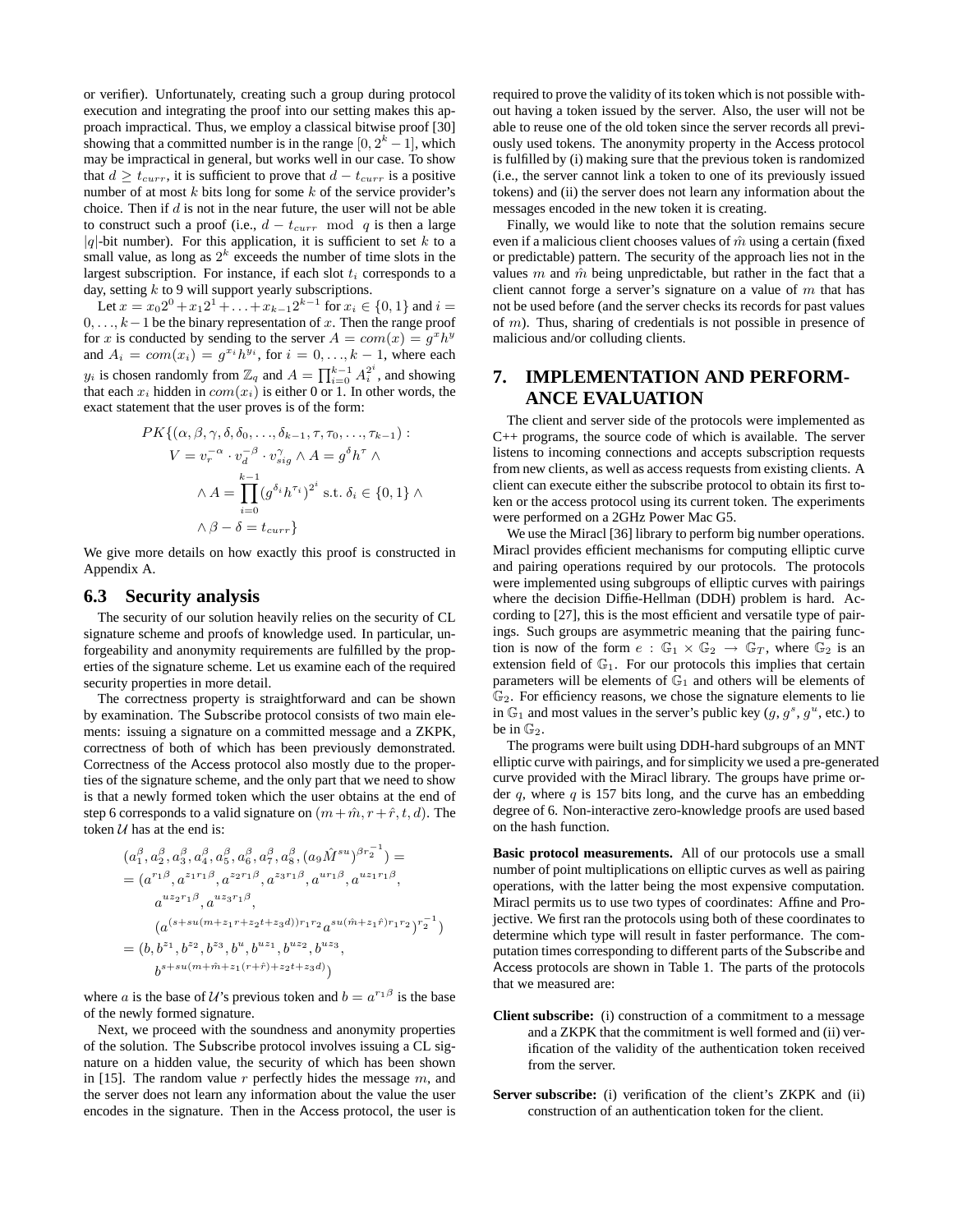

**Figure 1: Client (left) and server (right) performance using Affine and Projective coordinates.**

|                      | New subscription                   |                                     |                          | Existing subscription                        |                                |                                |                          |
|----------------------|------------------------------------|-------------------------------------|--------------------------|----------------------------------------------|--------------------------------|--------------------------------|--------------------------|
| Client               | construction<br>of ZKPK            | signature<br>verification           | total                    | construction of construction<br>complex ZKPK | of ZKPK                        | signature<br>verification      | total                    |
| affine<br>projective | $\overline{11.43}$ ms<br>$4.75$ ms | $889.27$ ms<br>897.24 ms 1901.99 ms | $900.70$ ms              | $720.86 \text{ ms}$<br>505.48 ms             | 28.24 ms<br>$10.57 \text{ ms}$ | 931.12 ms<br>912.91 ms         | 1680.22 ms<br>1428.96 ms |
| Server               | verification<br>of ZKPK            | signature<br>construction           | total                    | verification of<br>complex ZKPK              | verification<br>of ZKPK        | signature<br>construction      | total                    |
| affine<br>projective | $\overline{16.33}$ ms<br>$7.02$ ms | 152.85 ms<br>$117.85 \text{ ms}$    | $169.18$ ms<br>124.87 ms | $672.73 \text{ ms}$<br>486.24 ms             | $15.99$ ms<br>$6.89$ ms        | 56.78 ms<br>$23.30 \text{ ms}$ | 745.50 ms<br>516.43 ms   |



- **Client access:** (i) construction of a complex ZKPK for the signature and the expiration date, (ii) construction of a commitment to a new message and a ZKPK that the commitment is well formed, and (iii) verification of the validity of the new authentication token received from the server.
- **Server access:** (i) verification of the client's complex ZKPK, (ii) verification of the client's ZKPK of the commitment, and (iii) construction of a new authentication token.

The Access protocol was implemented using the range proof of 15 bits for the expiration date. These performance results are also plotted in Figure 1 and demonstrate that the largest overhead is due to signature verification (used in both Subscribe and Access) and complex ZKPK construction and verification (used in Access) because of expensive pairing operations.

All numbers shown in this section correspond to the average time computed over 100 executions of the protocols with varying values for subscription types and expiration dates. The times do not include delays due to communication, as our goal is to show performance overheads associated with using cryptographic anonymity techniques.

As Figure 1 illustrates, the use of Projective coordinates generally resulted in superior performance. It appears that performance of signature verification that mostly consists of pairing computations was insignificantly affected by the change, and the biggest difference is seen in performance of point multiplication operations on the curve. Because of faster performance of Projective coordinates, all other experiments were run using only this type.

**Varying bitlengths in the range proof.** The next experiment we performed was to see how changing the bit length of the range proof in the Access protocol affects the performance of the protocol. Figure 2 shows the computation required to construct and verify the complex ZKPK in the protocol as a function of the number of bits in the range proof (left) and the overall computation of the protocol for the client and the server as a function of the number of bits (right). Since the computation involved in a subscribe request is not affected, its performance is not included in the figures and can be found in Table 1.

An interesting observation here is that increasing the bitlength of the range proof does not significantly affect the performance of the protocol, and the pairing evaluations used in verifying the validity of a signature still outweigh the other parts of the protocol. Zeroknowledge proofs are traditionally considered to be computationally expensive, but in our case they do not constitute the majority of the protocols' overhead.

**Communication requirements.** Even though the signature scheme we utilize in the protocol results in compact authentication tokens, we were interested in measuring the total communication requirements of the protocols, especially with a varying number of elements in the range zero-knowledge proof. Thus, we next report on communication requirements of the protocols.

Points on an elliptic curve in  $\mathbb{G}_1$  are represented as two |q|-bit coordinates  $x$  and  $y$ . It is possible to store just the first coordinate  $x$  and, given the curve parameters, compute the second one  $y$ . This, however, increases the computation which is undesirable. Since in our case the messages transmitted are short and we are interested in reducing computational load on both the client and the server, we store (and transmit) both coordinates. Thus, the numbers we present can as high as twice that of the theoretical bounds, but our goal here is to report the actual performance results. Similarly with the extension field  $\mathbb{G}_2$ , each point now is represented as 2 coordi-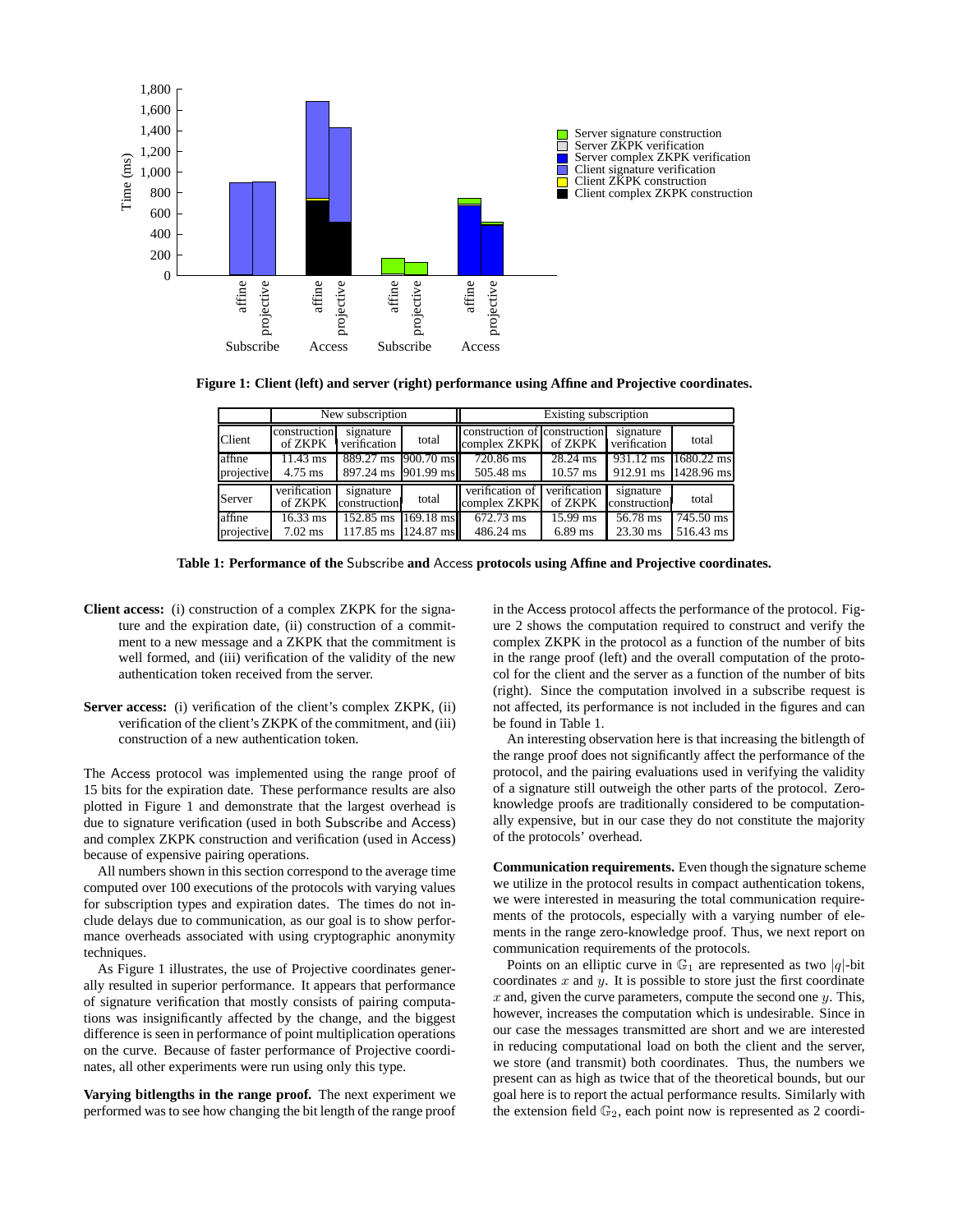

**Figure 2: Computation time for the complex ZKPK and the total computation time per access.**

nates of  $6|q|$  bits each.

Figure 3 shows the amount of data that needs to be transmitted by a client and the server during execution of the protocols. Since the bases in ZKPKs are known to both parties, they do not need to be transmitted and are not accounted for. As the figure shows, the server's response has identical size for new and existing subscriptions (a single signature is sent). The size of the client access request only slightly increases with the increase in the number of bits in the range proof, and the largest transmission depicted on the graph does not exceed 3KB. This means that all transmissions are very short and efficient.

**Protocols without specifying subscription type.** Since some subscription services might provide only a single type of access to all of the customers, there will be no need in including the type  $t$  in the authentication protocols. This means that we will be able to shorten the signature and lower the computation associated with the protocols. When the type is not used, this change might be particularly desirable because signature verification constitutes a large part of the computation overhead.

To evaluate how significantly removal of the subscription type from the signature affects the performance of the protocols, we excluded the type and re-ran the experiments. Comparison of the performance of the protocols with and without subscription type is depicted in Figure 4. As expected, the change most significantly influenced the signature verification time (in client Subscribe and Access protocols), and resulted in lowering the computation overhead by 20–25%. It also had a noticeable impact on the server's



**Figure 3: Size of transmission by client and server for new and existing subscriptions.**

time necessary to process client access requests. Processing of client subscribe requests, however, did not result in significant lowering of the server's computation time (the difference is about 6ms on average) because of the efficiency of point multiplications in  $\mathbb{G}_1$ .

**Practical considerations.** To ensure that a customer is not denied access to the systems after a network or a computer failure, the server should record used values of m only after the completion of the protocol. That is, if the client already supplied the current value of  $m$  to the server, but did not successfully finish the protocol, it should be able to use that value again when it restarts the protocol.

To achieve full anonymity, the customers are advised to use network anonymizers (e.g., [25]) to route their packets, so that inferences about their identities cannot made from the IP addresses and other network-based information. Such recommendation is not specific to this work and applies to other solutions that provide client anonymity, and thus techniques that provide anonymous routing are outside of scope of this work.

### **8. EXTENSIONS AND CONCLUSIONS**

In our scheme, there were two parameters to each subscription: type  $t$  and expiration date  $d$ . At the subscription time both of them were known to the service provider, while at the access time one was open while the other remained hidden. In general, subscriptions might depend on a different number of parameters, some of which are to be hidden from the service provider at subscription time, access time, or both. Thus, by varying the number of hidden and open parameters (while enforcing required constraints on them using ZKPKs), the approach could be used with a wider range of applications. Chaining of user tokens in our case gives the service provider a higher level of protection than before since authentication tokens cannot be shared or duplicated by dishonest users.

Since an extension to a varying number of parameters is rather straightforward, we do not list full details of how this is accomplished, but only comment on certain aspects of it. As an example, consider a system where a user is permitted to select a certain number of categories from the list of topical categories available, without the server knowing which categories the user chose. Then at the time of subscribing, the user will send a commitment to a number of hidden attributes  $p_1, \ldots, p_k$  (protected by a random value r) and execute a number of ZKPKs on these attributes. Similarly, at the time of access the user sends in clear attributes that are to be opened (these are incorporated into the signature verification proof)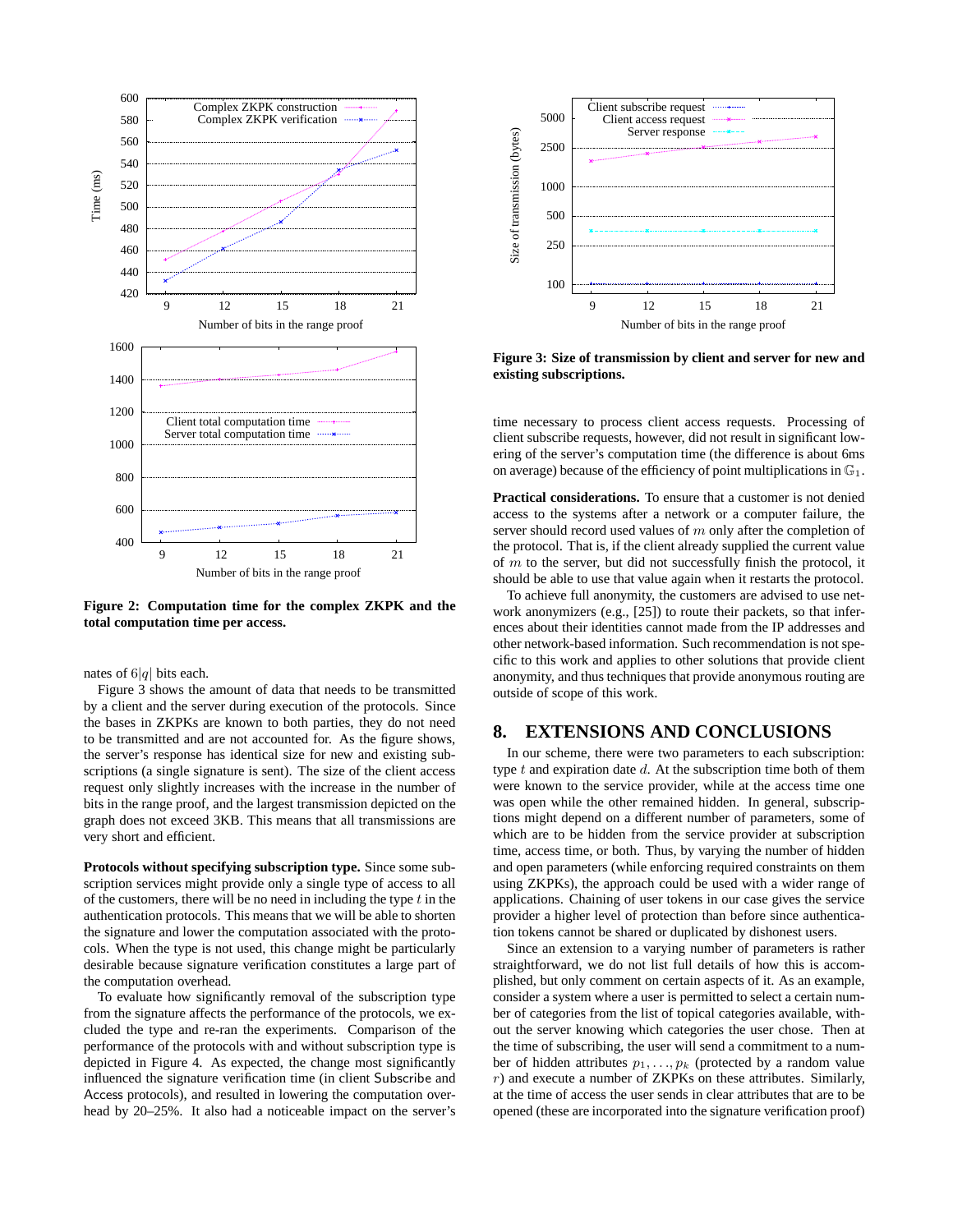

**Figure 4: Performance comparison of the original protocols and the protocols without subscription type.**

and possibly proves statements in ZK about other attributes that remain hidden. Thus, it is possible to accommodate a wide range of possible subscription types and policies associated with such services using the approach offered in this work.

To summarize, this work gives the design and implementation of a system that allows users to anonymously access services included in their subscription. One of its compelling features is that, despite being anonymous, users are unable to abuse the system. Additionally, our empirical results indicate that computational requirements due to the cryptographic protocols are low enough to be supported by today's services.

# **9. ACKNOWLEDGMENTS**

The author is grateful to Giuseppe Ateniese for useful discussions at early stages of this work.

#### **10. REFERENCES**

- [1] G. Ateniese, D. Song, and G. Tsudik. Quasi-efficient revocation of group signatures. In *Financial Cryptography (FC'02)*, pages 183–197, 2002.
- [2] M. Backes, J. Camenisch, and D. Sommer. Anonymous yet accountable access control. In *ACM Workshop on Privacy in the Electronic Society (WPES'05)*, pages 40–46, 2005.
- [3] M. Belenkiy, M. Chase, M. Kohlweiss, and A. Lysyanskaya. Non-interactive anonymous credentials. In *To appear in Theory of Cryptography Conference (TCC'08)*, 2008.
- [4] D. Boneh, X. Boyen, and H. Shacham. Short group signatures. In *Advances in Cryptology – CRYPTO'04*, volume 3152 of *LNCS*, pages 41–55, 2004. Full version availalbe at http://crypto.stanford.edu/ ~dabo/abstracts/groupsigs.pdf.
- [5] F. Boudot. Efficient proofs that a committed number lies in an interval. In *Advances in Cryptology – EUROCRYPT'00*, volume 1807 of *LNCS*, pages 431–444, 2000.
- [6] S. Brands. A technical overview of digital credentials. Unpublished manuscript. Available from http://www.credentica.com/whitepapers.php.
- [7] S. Brands. An efficient off-line electronic cash system based on the representation problem. Technical Report CS-R9323, Centre for Mathematics and Computer Science (CWI), 1993.
- [8] S. Brands. Untraceable off-line cash in wallets with observers. In *Advances in Cryptology – CRYPTO'93*, volume 773 of *LNCS*, pages 344–359, 1993.
- [9] E. Bresson and J. Stern. Efficient revocation in group signatures. In *International Workshop on Practice and Theory in Public Key Cryptography (PKC'01)*, volume 1992 of *LNCS*, pages 190–206, 2001.
- [10] E. Bresson and J. Stern. Proofs of knowledge for non-monotone discrete-log formulae and applications. In *Information Security Conference (ISC'02)*, volume 2433 of *LNCS*, pages 272–288, 2002.
- [11] J. Camenisch and J. Groth. Group signatures: Better efficiencey and new theoretical results. In *Conference on Security in Communication Networks (SCN'04)*, volume 3352 of *LNCS*, pages 120–133, 2005.
- [12] J. Camenisch, S. Hohenberger, M. Kohlweiss, A. Lysyanskaya, and M. Meyerovich. How to win the clone wars: Efficient periodic n-times anonymous authentication. In *ACM Conference on Computer and Communications Security (CCS'06)*, pages 201–210, 2006.
- [13] J. Camenisch and A. Lysyanskaya. Dynamic accumulators and application to efficient revocation of anonymous credentials. In *Advances in Cryptology – CRYPTO'02*, volume 2442 of *LNCS*, pages 61–76, 2002.
- [14] J. Camenisch and A. Lysyanskaya. A signature scheme with efficient protocols. In *Conference on Security in Communication Networks (SCN'02)*, volume 2576 of *LNCS*, pages 268–289, 2002.
- [15] J. Camenisch and A. Lysyanskaya. Signature schemes and anonymous credentials from bilinear maps. In *Advances in Cryptology – CRYPTO'04*, pages 56–72, 2004.
- [16] J. Camenisch and M. Michels. Proving in zero-knowledge that a number is the product of two safe primes. In *Advances in Cryptology – EUROCRYPT'99*, volume 1592 of *LNCS*, pages 107–122, 1999.
- [17] J. Camenisch, D. Sommer, and R. Zimmermann. A general certification framework with applications to privacy-enhancing certificate infrastructures. In *IFIP International Information Security Conference (SEC'06)*, May 2006.
- [18] J. Camenisch and M. Stadler. Efficient group signature schemes for large groups. In *Advances in Cryptology – CRYPTO'97*, volume 1296 of *LNCS*, pages 410–424, 1997.
- [19] J. Camenisch and M. Stadler. Proof systems for general statements about discrete logarithms. Technical Report No. 260, ETH Zurich, 1997.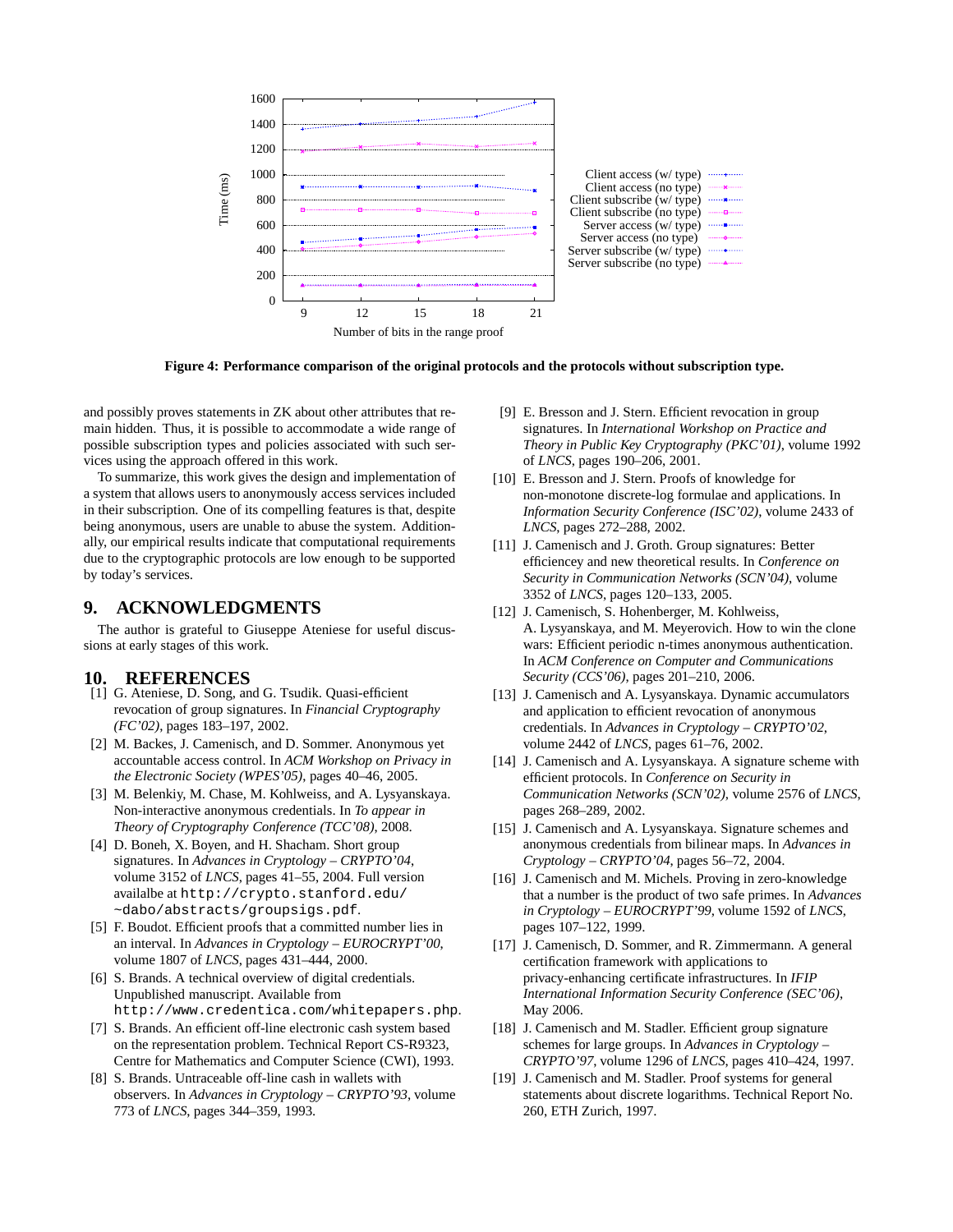- [20] D. Chaum, J. Evertse, J. van de Graaf, and R. Peralta. Demonstrating posession of a discrete logarithm without revealing it. In *Advances in Cryptology – CRYPTO'86*, volume 263 of *LNCS*, pages 200–212, 1987.
- [21] D. Chaum, J.-H. Evertse, and J. van de Graaf. An improved protocol for demonstrating possession of discrete logarithms and some generalizations. In *Advances in Cryptology – EUROCRYPT'87*, volume 304 of *LNCS*, pages 127–141, 1988.
- [22] R. Cramer, I. Damgård, and B. Schoenmakers. Proofs of partial knowledge and simplified design of witness hiding protocols. In *Advances in Cryptology – CRYPTO'94*, volume 839 of *LNCS*, pages 174–187, 1994.
- [23] A. De Santis, G. Di Crescenzo, G. Persiano, and M. Yung. On monotone formula closure in SZK. In *Symposium on Foundations of Computer Science (FOCS'94)*, pages 454–465, 1994.
- [24] X. Ding, G. Tsudik, and S. Xu. Leak-free group signatures with immediate revocation. In *International Conference on Distributed Computing Systems (ICDCS'04)*, pages 608–615, 2004.
- [25] R. Dingledine, N. Mathewson, and P. Sylverson. TOR: The second-generation onion router. In *USENIX Security Symposium*, 2004.
- [26] A. Fiat and A. Shamir. How to prove yourself: Practical solutions to identification and signature problems. In *Advances in Cryptology – CRYPTO'86*, volume 263 of *LNCS*, pages 186–194, 1987.
- [27] S. Galbraith, K. Paterson, and N. Smart. Pairings for cryptographers. Cryptology ePrint Archive Report 2006/165, http://eprint.iacr.org/2006/165, 2006.
- [28] J. Groth and A. Sahai. Efficient non-interactive proof systems for bilinear groups. IACR ePrint Archive Report 2007/155, http://eprint.iacr.org/2007/155, 2007.
- [29] A. Lysyanskaya, R. Rivest, A. Sahai, and S. Wolf. Pseudonym systems. In *Selected Areas in Cryptography (SAC'99)*, pages 184–199, 1999.
- [30] W. Mao. Guaranteed correct sharing of integer factorization with off-line shareholders. In *Public Key Cryptography*, pages 27–42, 1998.
- [31] L. Nguyen and R. Safani-Naini. Dynamic k-times anonymous authentication. In *ACNS*, volume 3531 of *LNCS*, pages 318–333, 2005.
- [32] P. Persiano and I. Visconti. A secure and private system for subscription-based remote services. *ACM Transactions on Information and System Security (TISSEC)*, 6(4):472–500, November 2003.
- [33] Z. Ramzan and M. Ruhl. Protocols for anonymous subscription services. Unpublished manuscript, 2000.
- [34] S. Schechter, T. Pernell, and A. Hartemink. Anonymous authentication of membership in dynamic groups. In *International Conference on Financial Cryptography (FC'99)*, pages 184–195, 1999.
- [35] C. Schnorr. Efficient signature generation for smart cards. *Journal of Cryptology*, 4(3):239–252, 1991.
- [36] M. Scott. MIRACL library. Indigo software, http://indigo.ie/~mscott.
- [37] D. Song. Practical forward secure group signature schemes. In *ACM Conference on Computer and Communications Security (CCS'01)*, pages 225–234, November 2001.
- [38] S. Stubblebine, P. Syverson, and D. Goldschlag. Unlinkable

serial transactions: Protocols and applications. *ACM Transactions on Information and System Security (TISSEC)*, 2(4):354–389, November 1999.

[39] I. Teranishi, J. Furukawa, and K. Sako. k-times anonymous authentication. In *ASIACRYPT'04*, volume 3329 of *LNCS*, pages 308–322, 2004.

# **APPENDIX**

# **A. ZERO-KNOWLEDGE PROOFS OF KNOWLEDGE**

A ZKPK of the discrete logarithm of  $M = g^x$  to the base g is performed as follows [20, 35]:

- 1. *U* chooses  $r \stackrel{R}{\leftarrow} \mathbb{Z}_q$ , computes commitment  $t = g^r$ , and sends t to  $\mathcal{S}$ .
- 2. S chooses the challenge  $c \stackrel{R}{\leftarrow} \{0,1\}^{\kappa}$  and sends it to  $\mathcal{U}$ .
- 3. *U* computes the response  $s = r cx \pmod{q}$  and sends s to  $S$ .
- 4. S accepts if  $g^s M^c = t$ .

This protocol is an honest verifier zero-knowledge proof of knowledge if  $\kappa = \Theta(\text{poly}(\log q))$  and a zero-knowledge proof of knowledge if  $\kappa = O(\log \log q)$  executed poly log number of times. The above ZKPK can be viewed as a special case of a proof of knowledge of the discrete logarithm representation. The knowledge of the discrete logarithm representation of M to the bases  $q_1, \ldots, q_n$  is the knowledge of  $x_1, \ldots, x_n$  such that  $M = g_1^{x_1} g_2^{x_2} \ldots g_n^{x_n}$  holds. The ZKPK of the discrete log representation then proceeds similar to the above proof with the following differences:  $U$  first chooses  $r_1, \ldots, r_n \stackrel{R}{\leftarrow} \mathbb{Z}_q$  and computes the commitment  $t = g_1^{r_1} \ldots g_n^{r_n}$ . As before, S chooses the challenge  $c \stackrel{R}{\leftarrow} \{0,1\}^{\kappa}$ , but U computes the response as  $s_i = r_i - cx_i \pmod{q}$  for  $1 \leq i \leq n$  and sends  $s_1, \ldots, s_n$  to S. To verify, S checks whether  $t = M^c g_1^{r_1} \ldots g_n^{r_n}$ .

Next, we describe a proof that a committed value is either 0 or 1 [22, 23] (used in the Access protocol to show the validity of the expiration date). Recall that  $\overline{M} = com(x_i)$  is  $h^{y_i}$  if  $x_i = 0$ , and it is  $gh^{y_i}$  otherwise. The user proves that she knows either discrete log of  $M$  to base  $h$  or discrete log of  $M/g$  to the same base  $h$ . If for concreteness we let  $x_i = 1$ , then the proof proceeds as follows:

- 1. *U* chooses  $r_2, s_1 \stackrel{R}{\leftarrow} \mathbb{Z}_q$ ,  $c_1 \stackrel{R}{\leftarrow} \{0,1\}^{\kappa}$  and computes commitments  $t_1 = M^{c_1} h^{s_1}$  and  $t_2 = h^{r_2}$  and sends  $t_1, t_2$  to S.
- 2. S chooses a random challenge  $c \stackrel{R}{\leftarrow} \{0,1\}^{\kappa}$  and sends it to  $\mathcal{U}$ .
- 3. *U* computes  $c_2 = c \oplus c_1$  (where  $\oplus$  denotes XOR) and then computes the response  $s_2 = r_2 - c_2y_i \pmod{q}$  and sends  $s_1, s_2, c_1, c_2$  to  $S$ .
- 4. S accepts if  $c_1 \oplus c_2 = c$ ,  $t_1 = M^{c_1} h^{s_1}$ , and  $t_2 = (M/g)^{c_2} h^{s_2}$ .

Finally, the last condition that a user needs to prove is that the value in the bitwise range proof equals to the expiration date built into her token minus the current date. This is accomplished by using a proof for linear relationship between exponents in different commitments (see [19] for more information). More precisely, given  $V = v_r^{-r} v_d^{-q} v_{sig}^{r_2^{-1}}$  and  $A = g^x h^y$  where  $x = d - t_{curr}$ , it is conducted as follows:

1. U chooses  $r_r$ ,  $r_d$ ,  $r_{sig}$ ,  $r_h \stackrel{R}{\leftarrow} \mathbb{Z}_q$ , sets  $r_g = q - r_d$ , and computes commitments  $t_1 = v_r^{r_r} v_d^{r_d} v_{sig}^{r_{sig}}$  and  $t_2 = g^{r_g} h^{r_h}$ . U sends  $t_1$  and  $t_2$  to  $S$ .